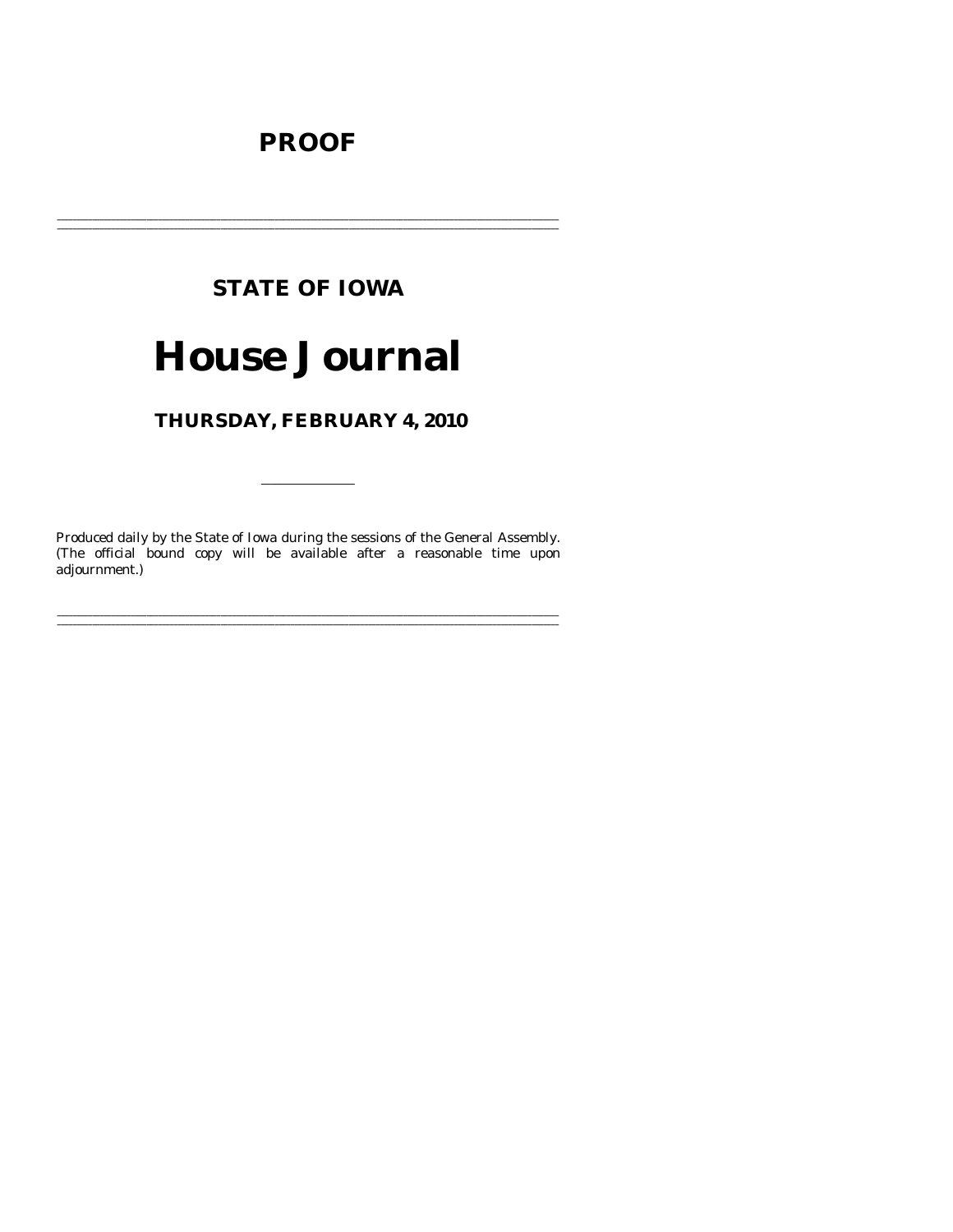# **JOURNAL OF THE HOUSE**

Twenty-fifth Calendar Day - Eighteenth Session Day

Hall of the House of Representatives Des Moines, Iowa, Thursday, February 4, 2010

 The House met pursuant to adjournment at 9:17 a.m., Speaker Murphy in the chair.

 Prayer was offered by the Honorable Mark Kuhn, state representative from Floyd County.

# PLEDGE OF ALLEGIANCE

 The Pledge of Allegiance was led by Taylor Schipper, House Page from New Hartford.

The Journal of Wednesday, February 3, 2010 was approved.

### INTRODUCTION OF BILLS

**[House File 2281](http://coolice.legis.state.ia.us/Cool-ICE/default.asp?Category=billinfo&Service=Billbook&frame=1&GA=83&hbill=HF2281)**, by committee on human resources, a bill for an act relating to the renewal of the family planning network waiver under the medical assistance program and including contingent implementation provisions.

Read first time and placed on the **calendar.** 

**[House File 2282](http://coolice.legis.state.ia.us/Cool-ICE/default.asp?Category=billinfo&Service=Billbook&frame=1&GA=83&hbill=HF2282)**, by committee on judiciary, a bill for an act relating to judgment liens on homesteads.

Read first time and placed on the **calendar.** 

**[House File 2283](http://coolice.legis.state.ia.us/Cool-ICE/default.asp?Category=billinfo&Service=Billbook&frame=1&GA=83&hbill=HF2283)**, by committee on human resources, a bill for an act relating to the requirements for national criminal history record checks for child care providers.

Read first time and placed on the **calendar.** 

**[House File 2284](http://coolice.legis.state.ia.us/Cool-ICE/default.asp?Category=billinfo&Service=Billbook&frame=1&GA=83&hbill=HF2284)**, by committee on human resources, a bill for an act relating to various activities regulated and programs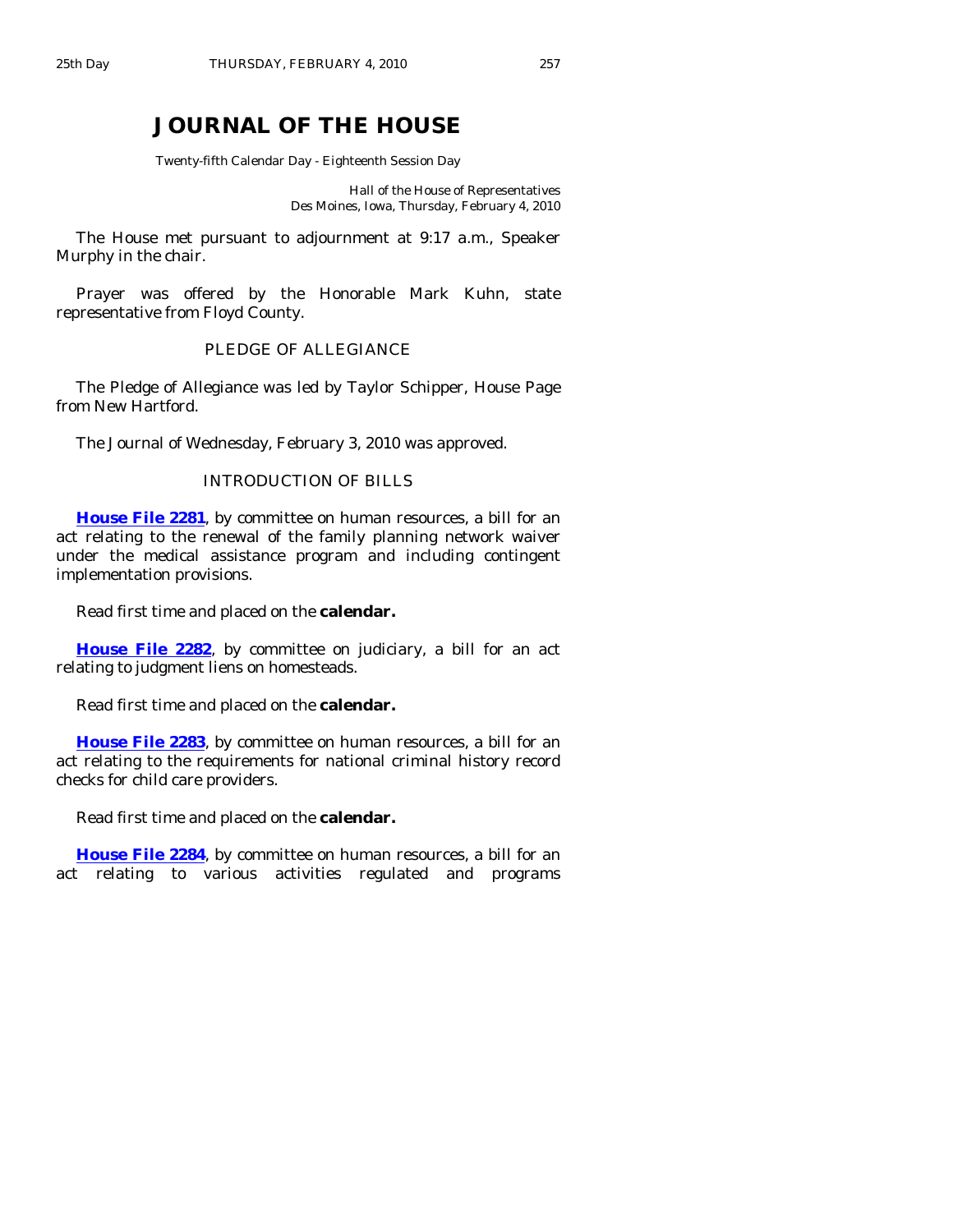administered by the department of public health, including fetal death certification, and optometry, cosmetology, and barbering licensure, and including effective date provisions.

Read first time and placed on the **calendar.** 

**[House File 2285](http://coolice.legis.state.ia.us/Cool-ICE/default.asp?Category=billinfo&Service=Billbook&frame=1&GA=83&hbill=HF2285)**, by committee on judiciary, a bill for an act relating to the rights of a donee created by an anatomical gift.

Read first time and placed on the **calendar.** 

**[House File 2286](http://coolice.legis.state.ia.us/Cool-ICE/default.asp?Category=billinfo&Service=Billbook&frame=1&GA=83&hbill=HF2286)**, by committee on public safety, a bill for an act relating to the criminal offense of detention in a brothel.

Read first time and placed on the **calendar.** 

**[House File 2287](http://coolice.legis.state.ia.us/Cool-ICE/default.asp?Category=billinfo&Service=Billbook&frame=1&GA=83&hbill=HF2287)**, by committee on public safety, a bill for an act relating to the criminal offense of simulated public intoxication.

Read first time and placed on the **calendar.** 

**[House File 2288](http://coolice.legis.state.ia.us/Cool-ICE/default.asp?Category=billinfo&Service=Billbook&frame=1&GA=83&hbill=HF2288)**, by committee on public safety, a bill for an act repealing the simple misdemeanor offense relating to the use of cowl lamps on motor vehicles.

Read first time and placed on the **calendar.** 

**[House File 2289](http://coolice.legis.state.ia.us/Cool-ICE/default.asp?Category=billinfo&Service=Billbook&frame=1&GA=83&hbill=HF2289)**, by Schulte, May, Windschitl, Rayhons, L. Miller, Drake, Hagenow, Soderberg, Heaton, Deyoe, Watts, Raecker, Sweeney, Chambers, Huseman, Alons, Koester, Forristall, S. Olson, Dolecheck, Upmeyer and Grassley, a bill for an act requiring the department of human services to accept certain documentation submitted by electronic means.

Read first time and referred to committee on **human resources.** 

**[House File 2290](http://coolice.legis.state.ia.us/Cool-ICE/default.asp?Category=billinfo&Service=Billbook&frame=1&GA=83&hbill=HF2290)**, by Schultz, Beard, Upmeyer, Kuhn and Windschitl, a bill for an act allowing certain milk or milk products produced on dairy farms to be sold directly to individuals.

Read first time and referred to committee on **economic growth.**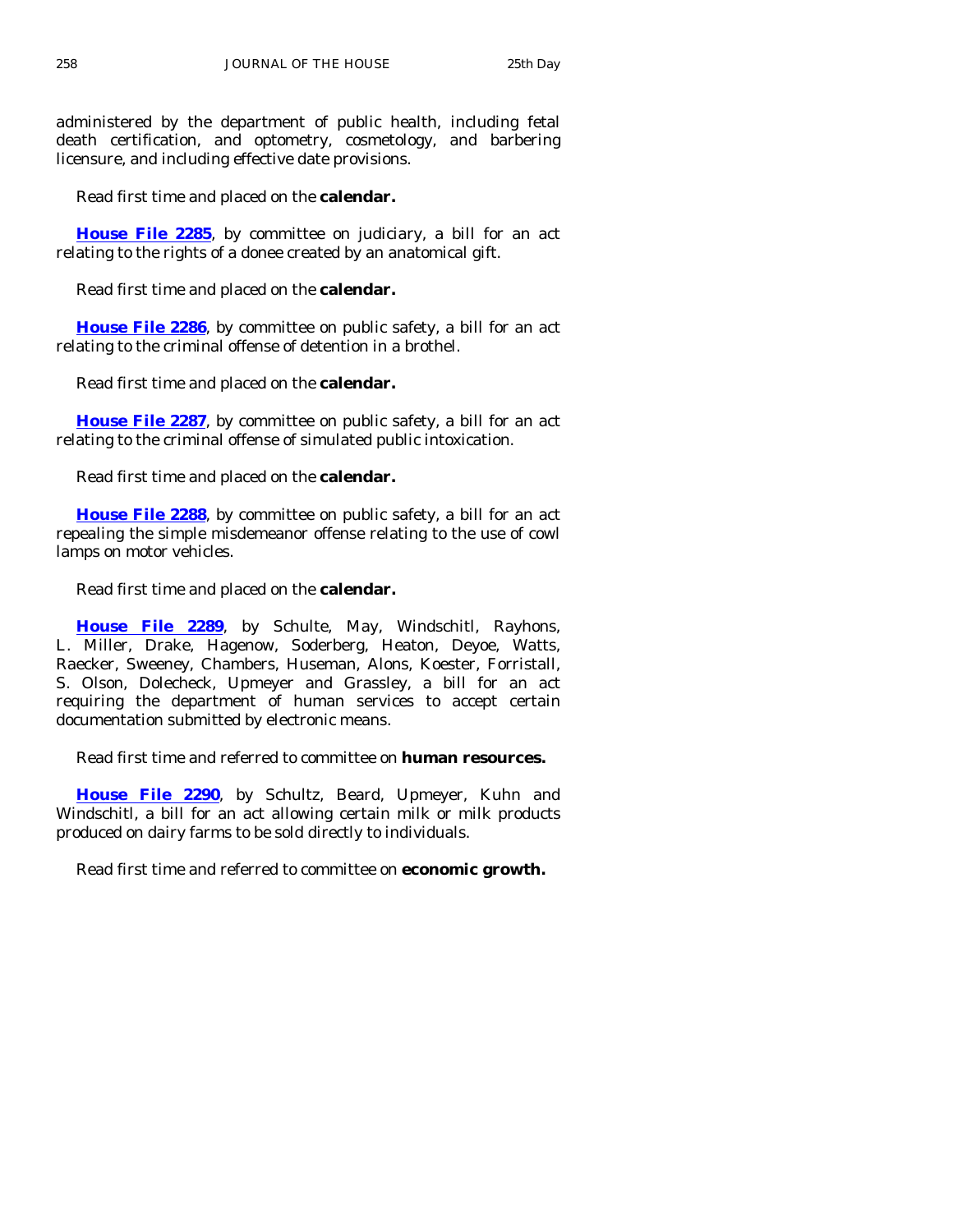**[House File 2291](http://coolice.legis.state.ia.us/Cool-ICE/default.asp?Category=billinfo&Service=Billbook&frame=1&GA=83&hbill=HF2291)**, by Schultz and Windschitl, a bill for an act relating to protected traits or characteristics of students under public and nonpublic school harassment and bullying prohibitions and policies.

Read first time and referred to committee on **education.** 

**[House File 2292](http://coolice.legis.state.ia.us/Cool-ICE/default.asp?Category=billinfo&Service=Billbook&frame=1&GA=83&hbill=HF2292)**, by Quirk, a bill for an act regulating automobile liability insurance provisions pertaining to choice of automobile and automobile glass repair facilities.

Read first time and referred to committee on **commerce.** 

 On motion by McCarthy of Polk, the House was recessed at 9:24 a.m., until 4:00 p.m.

#### AFTERNOON SESSION

The House reconvened at 4:36 p.m., Speaker Murphy in the chair.

#### MESSAGES FROM THE SENATE

The following messages were received from the Senate:

 Mr. Speaker: I am directed to inform your honorable body that the Senate has on February 4, 2010, concurred in the House amendment and passed the following bill in which the concurrence of the Senate was asked:

[Senate File](http://coolice.legis.state.ia.us/Cool-ICE/default.asp?Category=billinfo&Service=Billbook&frame=1&GA=83&hbill=SF2062) 2062, a bill for an act providing for a retirement incentive program for state employees and including effective date provisions.

 Also: That the Senate has on February 4, 2010, passed the following bill in which the concurrence of the House is asked:

[Senate File 2076](http://coolice.legis.state.ia.us/Cool-ICE/default.asp?Category=billinfo&Service=Billbook&frame=1&GA=83&hbill=SF2076), a bill for an act relating to economic development including changes to the administration of certain economic development programs and to the terms served by members of the economic development board and including effective date provisions.

 Also: That the Senate has on February 4, 2010, passed the following bill in which the concurrence of the House is asked:

[Senate File 2151,](http://coolice.legis.state.ia.us/Cool-ICE/default.asp?Category=billinfo&Service=Billbook&frame=1&GA=83&hbill=SF2151) a bill for an act relating to public funding and regulatory matters by making and revising appropriations made for purposes of health and human services and providing effective dates.

MICHAEL E. MARSHALL, Secretary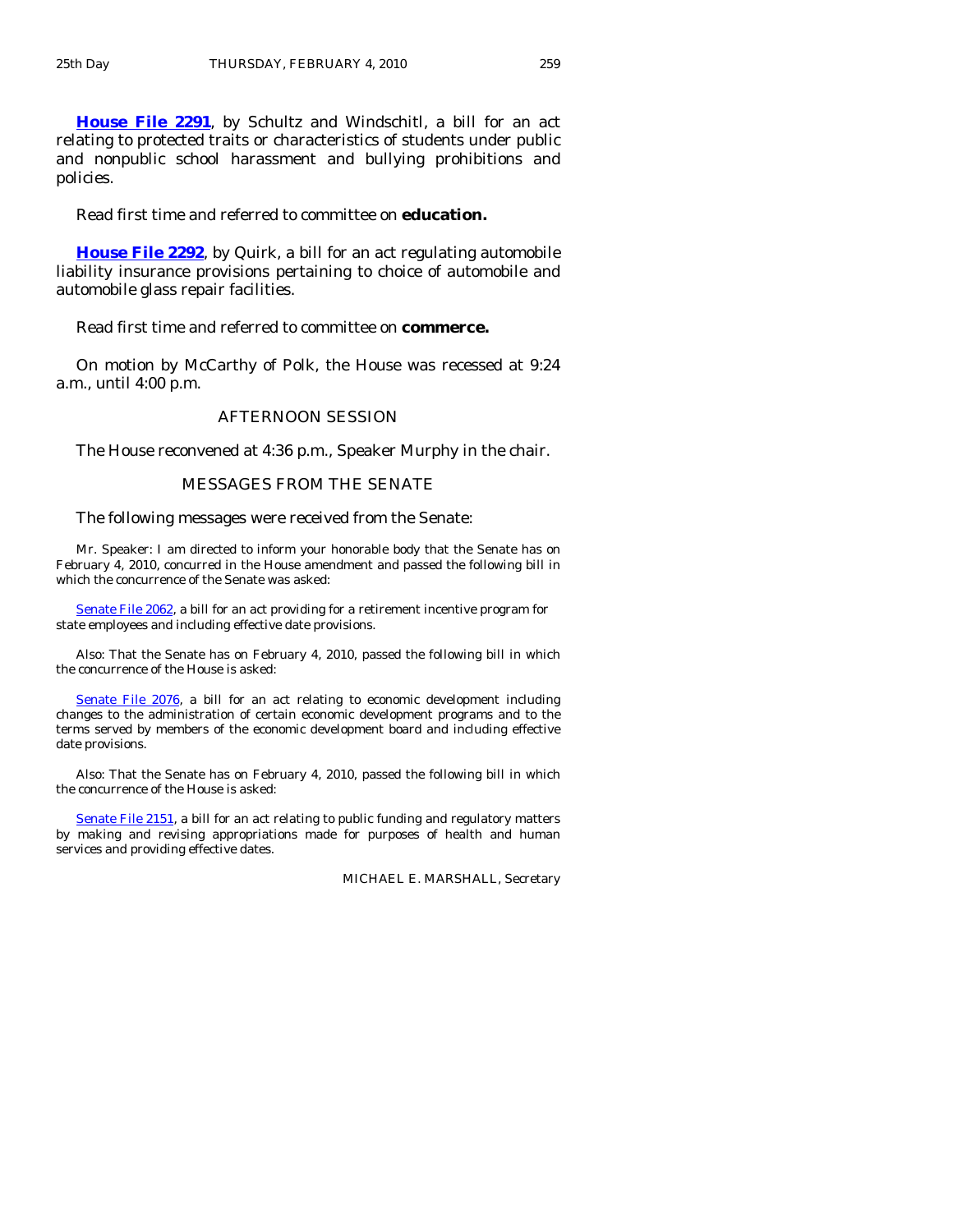# INTRODUCTION OF BILLS

**[House File 2293](http://coolice.legis.state.ia.us/Cool-ICE/default.asp?Category=billinfo&Service=Billbook&frame=1&GA=83&hbill=HF2293)**, by Running-Marquardt, a bill for an act exempting certain boat harbors from certain dock requirements and including effective date provisions.

Read first time and referred to committee on **natural resources.** 

**[House File 2294](http://coolice.legis.state.ia.us/Cool-ICE/default.asp?Category=billinfo&Service=Billbook&frame=1&GA=83&hbill=HF2294)**, by committee on rebuild Iowa and disaster recovery, a bill for an act relating to the distribution of moneys from the disaster aid individual assistance grant fund.

Read first time and placed on the **calendar.** 

**[House File 2295](http://coolice.legis.state.ia.us/Cool-ICE/default.asp?Category=billinfo&Service=Billbook&frame=1&GA=83&hbill=HF2295)**, by committee on education, a bill for an act establishing a task force to review the present mission, structure, governance, and funding of the area education agencies.

Read first time and placed on the **calendar.** 

**[House File 2296](http://coolice.legis.state.ia.us/Cool-ICE/default.asp?Category=billinfo&Service=Billbook&frame=1&GA=83&hbill=HF2296)**, by Swaim, a bill for an act relating to physical plant and equipment levy special elections and including effective date and applicability provisions.

Read first time and referred to committee on **education.** 

**[House File 2297](http://coolice.legis.state.ia.us/Cool-ICE/default.asp?Category=billinfo&Service=Billbook&frame=1&GA=83&hbill=HF2297)**, by Mascher, Abdul-Samad, Berry, Cohoon, Kearns, Jacoby, Thede, Steckman, Hunter, Lensing, Ficken, Beard, Gayman, Running-Marquardt, Pettengill, Sorenson and Kaufmann, a bill for an act relating to the licensing of midwives and providing for a fee and a penalty, and including effective date provisions.

Read first time and referred to committee on **human resources.** 

**[House File 2298](http://coolice.legis.state.ia.us/Cool-ICE/default.asp?Category=billinfo&Service=Billbook&frame=1&GA=83&hbill=HF2298)**, by Chambers, a bill for an act requiring reports relating to disciplinary action taken against a teacher to be submitted to the board of educational examiners.

Read first time and referred to committee on **education.**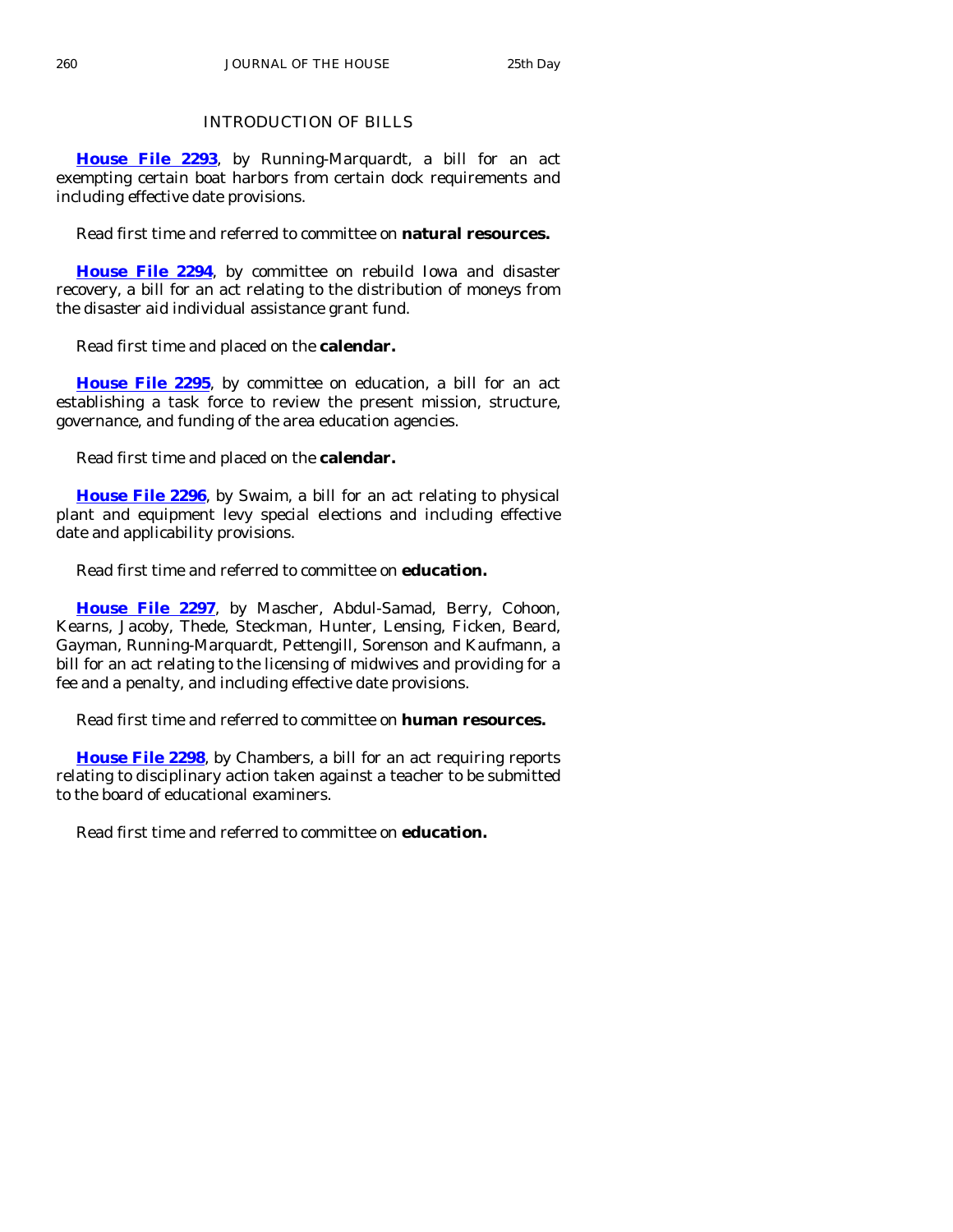**[House File 2299](http://coolice.legis.state.ia.us/Cool-ICE/default.asp?Category=billinfo&Service=Billbook&frame=1&GA=83&hbill=HF2299)**, by Windschitl, a bill for an act relating to the exclusion of veterans' disability compensation from the claims of creditors and in calculating property disposition and support obligations.

Read first time and referred to committee on **veterans affairs.** 

**[House File 2300](http://coolice.legis.state.ia.us/Cool-ICE/default.asp?Category=billinfo&Service=Billbook&frame=1&GA=83&hbill=HF2300)**, by Isenhart, a bill for an act modifying provisions relating to franchises for the provision of cable service or video service, and including effective date and retroactive applicability provisions.

Read first time and referred to committee on **commerce.** 

**[House File 2301](http://coolice.legis.state.ia.us/Cool-ICE/default.asp?Category=billinfo&Service=Billbook&frame=1&GA=83&hbill=HF2301)**, by Bell, a bill for an act allowing county treasurers to collect restitution owed to a district court, certain debts owed to or being collected by the state, and delinquent debt owed to the clerk of the district court from a person renewing a vehicle registration, and providing a fee.

Read first time and referred to committee on **local government.** 

**[House File 2302](http://coolice.legis.state.ia.us/Cool-ICE/default.asp?Category=billinfo&Service=Billbook&frame=1&GA=83&hbill=HF2302)**, by Ford, a bill for an act relating to the criminal offense of invasion of privacy, and providing penalties.

Read first time and referred to committee on **public safety.** 

**[House File 2303](http://coolice.legis.state.ia.us/Cool-ICE/default.asp?Category=billinfo&Service=Billbook&frame=1&GA=83&hbill=HF2303)**, by Swaim, a bill for an act concerning automatic enrollment in a qualified retirement plan offered by an employer and making penalties applicable.

Read first time and referred to committee on **labor.** 

**[House File 2304](http://coolice.legis.state.ia.us/Cool-ICE/default.asp?Category=billinfo&Service=Billbook&frame=1&GA=83&hbill=HF2304)**, by committee on economic growth, a bill for an act providing for a sales tax exemption for purchases made by a nonprofit blood bank licensed by the federal food and drug administration.

Read first time and referred to committee on **ways and means.**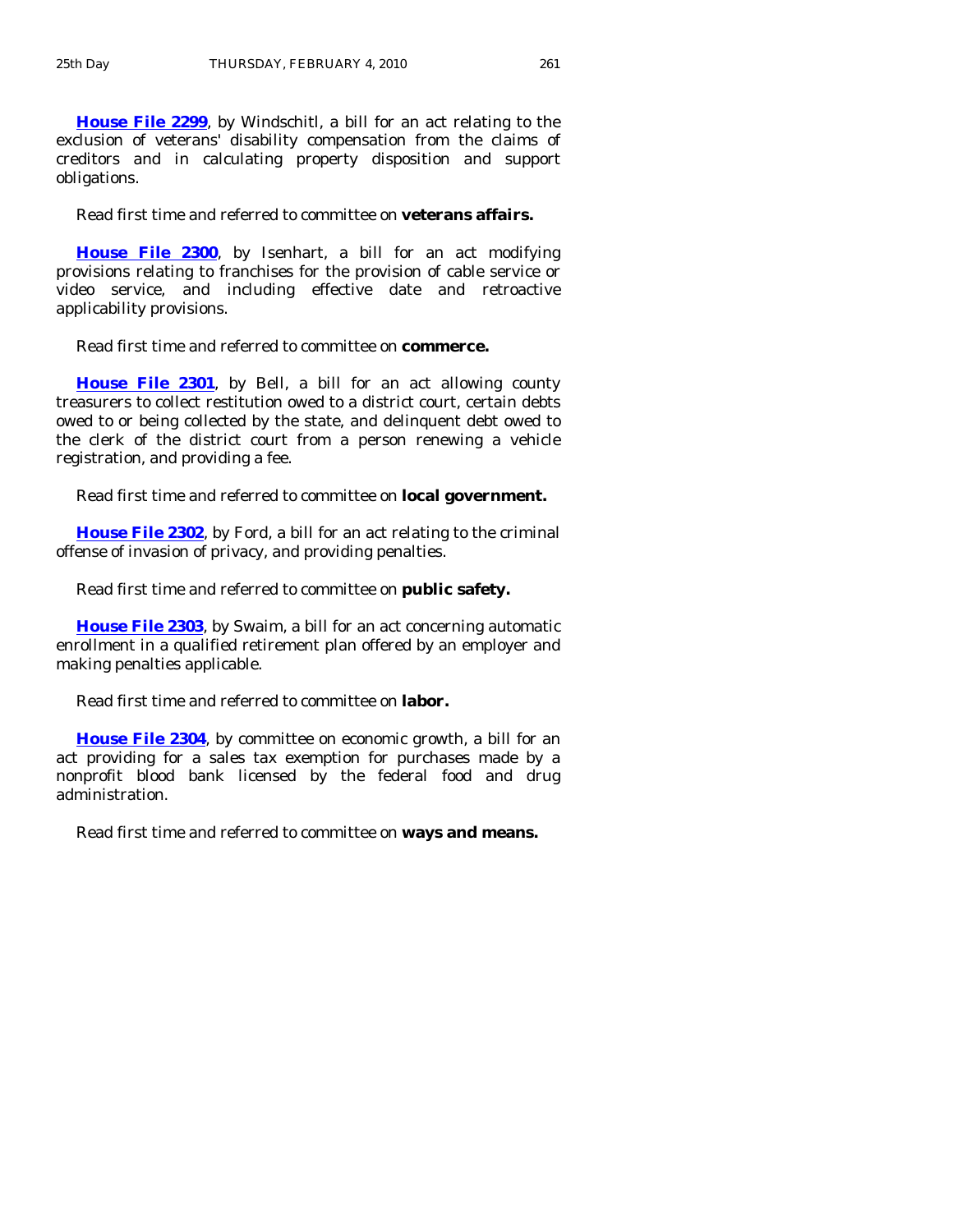**[House File 2305](http://coolice.legis.state.ia.us/Cool-ICE/default.asp?Category=billinfo&Service=Billbook&frame=1&GA=83&hbill=HF2305)**, by committee on economic growth, a bill for an act relating to provisions authorizing sales and use tax exemptions and refunds for a data center business, and including effective date provisions.

Read first time and referred to committee on **ways and means.** 

**[House File 2306](http://coolice.legis.state.ia.us/Cool-ICE/default.asp?Category=billinfo&Service=Billbook&frame=1&GA=83&hbill=HF2306)**, by committee on judiciary, a bill for an act relating to judicial branch records.

Read first time and placed on the **calendar.** 

**[House File 2307](http://coolice.legis.state.ia.us/Cool-ICE/default.asp?Category=billinfo&Service=Billbook&frame=1&GA=83&hbill=HF2307)**, by committee on judiciary, a bill for an act providing for restitution for Medicaid expenditures.

Read first time and placed on the **calendar.** 

# SENATE MESSAGES CONSIDERED

**[Senate File 2076](http://coolice.legis.state.ia.us/Cool-ICE/default.asp?Category=billinfo&Service=Billbook&frame=1&GA=83&hbill=SF2076)**, by committee on economic growth, a bill for an act relating to economic development including changes to the administration of certain economic development programs and to the terms served by members of the economic development board and including effective date provisions.

Read first time and **passed on file.** 

**[Senate File 2151](http://coolice.legis.state.ia.us/Cool-ICE/default.asp?Category=billinfo&Service=Billbook&frame=1&GA=83&hbill=SF2151)**, by committee on appropriations, a bill for an act relating to public funding and regulatory matters by making and revising appropriations made for purposes of health and human services and providing effective dates.

Read first time and referred to committee on **appropriations.** 

CONSIDERATION OF BILLS Regular Calendar

[House File 2200,](http://coolice.legis.state.ia.us/Cool-ICE/default.asp?Category=billinfo&Service=Billbook&frame=1&GA=83&hbill=HF2200) a bill for an act relating to the carrying of a gun in or on a vehicle on a public highway and making penalties applicable, was taken up for consideration.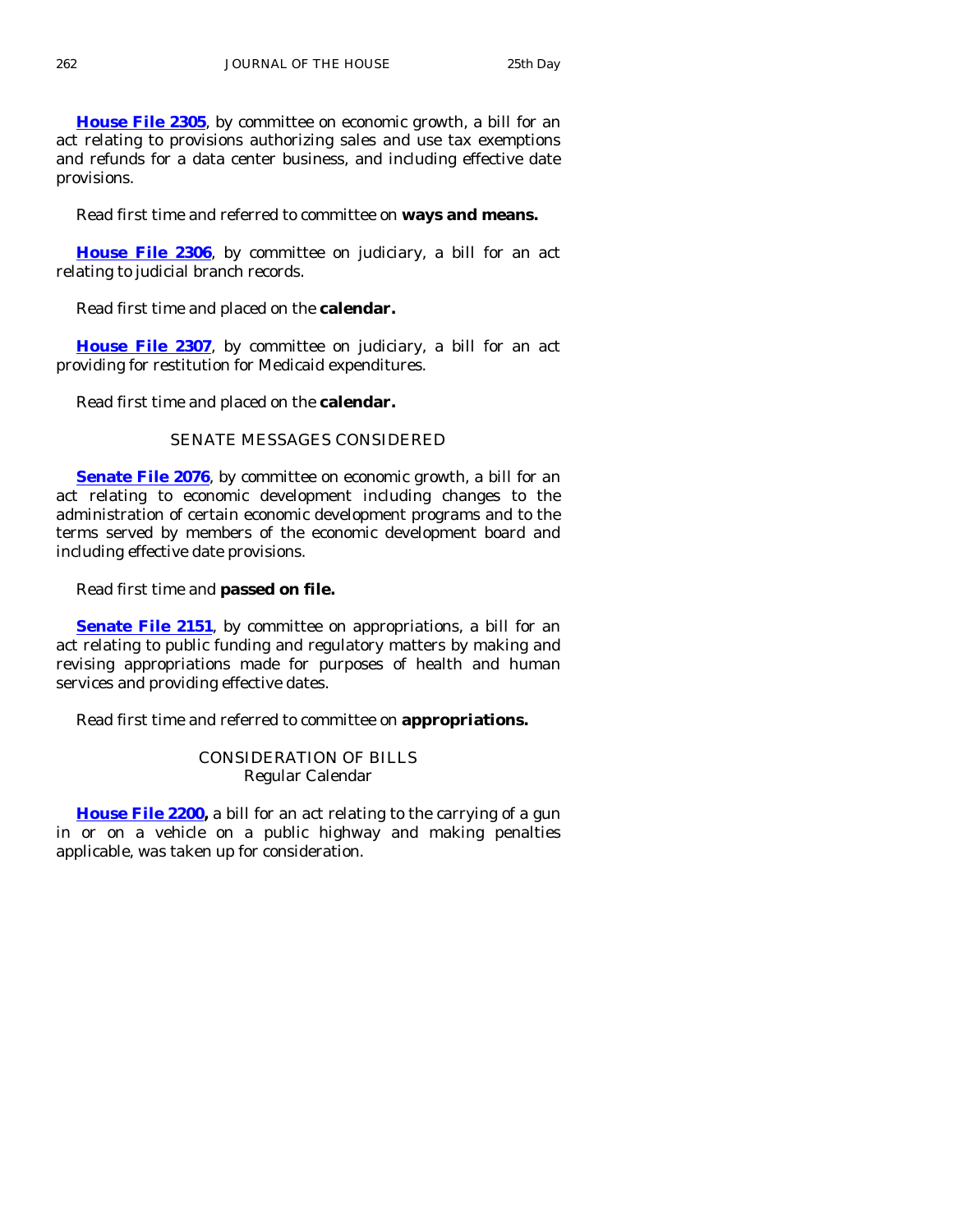Beard of Winneshiek moved that the bill be read a last time now and placed upon its passage which motion prevailed and the bill was read a last time.

# On the question "Shall the bill pass?" [\(H.F. 2200\)](http://coolice.legis.state.ia.us/Cool-ICE/default.asp?Category=billinfo&Service=Billbook&frame=1&GA=83&hbill=HF2200)

The ayes were, 96:

| Abdul-Samad             | Alons             | Anderson      | Arnold                |
|-------------------------|-------------------|---------------|-----------------------|
| Bailey                  | <b>Baudler</b>    | Beard<br>Bell |                       |
| Berry                   | Chambers<br>Burt  |               | Cohoon                |
| Cownie                  | De Boef<br>Deyoe  |               | <b>Dolecheck</b>      |
| Drake                   | Ficken            | Ford          | Forristall            |
| Frevert                 | Gaskill<br>Gayman |               | Grassley              |
| <b>Hagenow</b>          | Hanson            | Heaton        | Heddens               |
| Helland                 | Horbach           | Huseman       | Huser                 |
| Jacoby                  | Kaufmann          | Kearns        | Kelley                |
| Koester                 | Kressig           | Lensing       | Lukan                 |
| Lykam                   | Marek             | Mascher       | May                   |
| McCarthy                | Mertz             | Miller, H.    | Miller, L.            |
| Oldson                  | Olson, D.         | Olson, R.     | Olson, S.             |
| Olson, T.               | Palmer            | Paulsen       | Petersen              |
| Pettengill              | Quirk             | Raecker       | Rants                 |
| Rayhons                 | Reasoner          | Reichert      | <b>Roberts</b>        |
| Running-Marquardt Sands |                   | Schueller     | Schulte               |
| <b>Schultz</b>          | Shomshor          | Smith         | Soderberg             |
| Sorenson                | Steckman          | Struyk        | Swaim                 |
| Sweeney                 | Taylor            | Thede         | <b>Thomas</b>         |
| <b>Tjepkes</b>          | Tymeson           | Upmeyer       | Van Engelenhoven      |
| Wagner                  | Watts             | Wendt         | Wenthe                |
| Wessel-Kroeschell       | Whitead           | Willems       | Winckler              |
| Windschitl              | Worthan           | Zirkelbach    | Mr. Speaker<br>Murphy |
| The nays were, 4:       |                   |               |                       |
| Bukta                   | Hunter            | Isenhart      | Kuhn                  |

Absent or not voting, none.

 The bill having received a constitutional majority was declared to have passed the House and the title was agreed to.

# HOUSE FILES 116 and 721 WITHDRAWN

 Beard of Winneshiek asked and received unanimous consent to withdraw House Files 116 and 721 from further consideration by the House.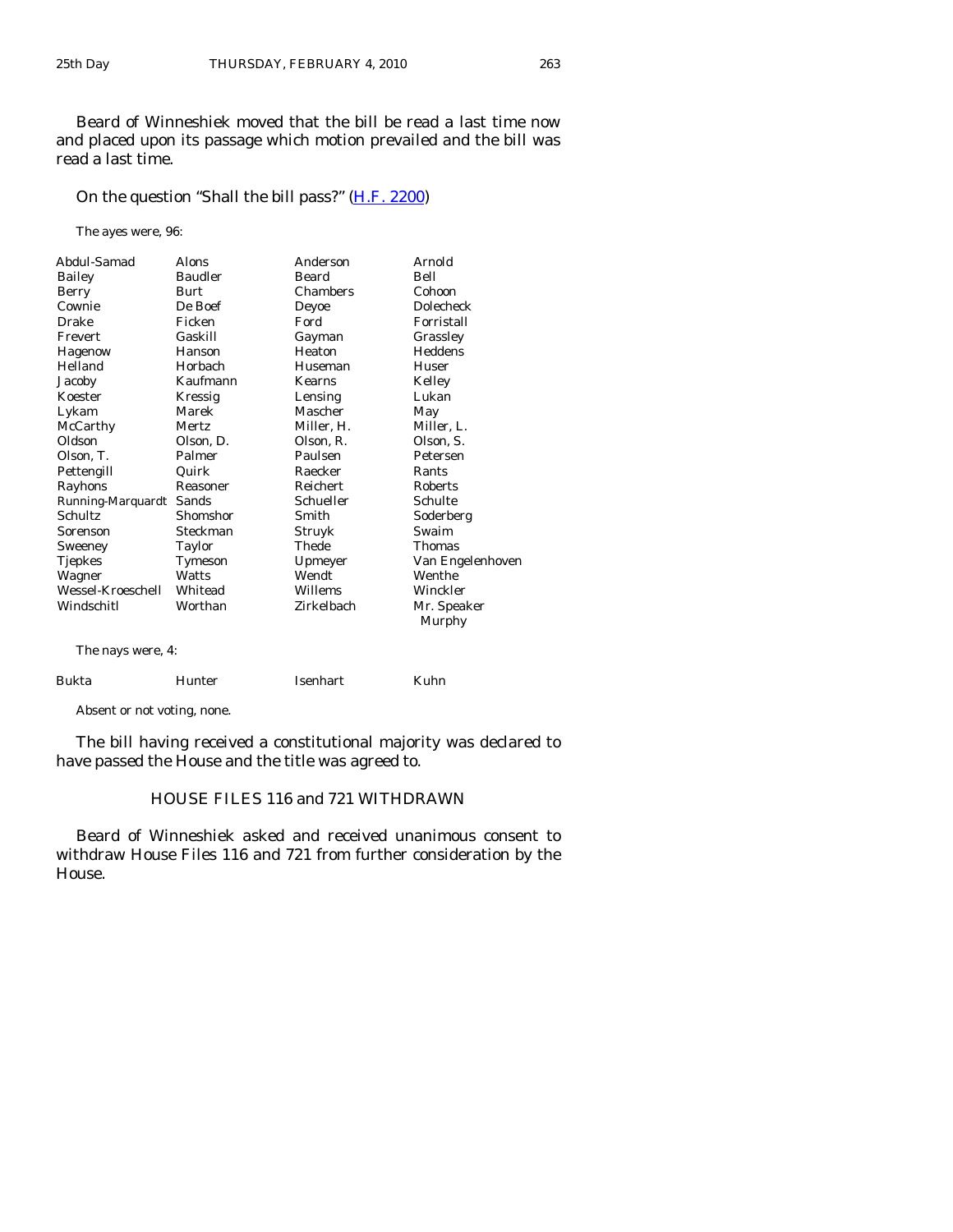**[House File 2076,](http://coolice.legis.state.ia.us/Cool-ICE/default.asp?Category=billinfo&Service=Billbook&frame=1&GA=83&hbill=HF2076)** a bill for an act establishing an Iowa innovation council in the department of economic development, was taken up for consideration.

The House stood at ease at 4:52 p.m., until the fall of the gavel.

 The House resumed session at 5:21 p.m., Speaker Murphy in the chair.

 Thomas of Clayton asked and received unanimous consent to withdraw amendment  $H-8039$  filed by him on February 2, 2010.

Thomas of Clayton offered the following amendment **H-8042** filed by him and moved its adoption:

#### [H–8042](http://coolice.legis.state.ia.us/Cool-ICE/default.asp?Category=billinfo&Service=Billbook&frame=1&GA=83&hbill=H8042)

- 1 Amend [House File 2076](http://coolice.legis.state.ia.us/Cool-ICE/default.asp?Category=billinfo&Service=Billbook&frame=1&GA=83&hbill=HF2076) as follows:
- 2 1. Page 1, before line 5 by inserting:
- 3 <Sec. \_\_\_. Section 15.104, subsection 8, paragraph
- 4 l, Code Supplement 2009, is amended to read as follows:
- 5 l. Targeted industries development financial
- 6 assistance innovation and commercialization. A
- 7 report of the expenditures of moneys appropriated
- 8 and allocated to the department for certain programs
- 9 authorized pursuant to section sections 15.411
- 10 and 15.412 relating to the development and
- 11 commercialization of businesses in the targeted
- 12 industry areas of advanced manufacturing, bioscience,
- 13 and information technology, including a summary of
- 14 the activities of the technology commercialization
- 15 committee created pursuant to section 15.116 and the
- 16 Iowa innovation council established pursuant to section
- 17 15.117A.>
- 18 2. Page 1, line 28, by striking <Twenty-seven> and
- 19 inserting <Twenty-nine>
- 20 3. Page 2, before line 23 by inserting:
- 21 <(9) Two community college presidents from
- 22 geographically diverse areas of the state, selected by
- 23 the Iowa association of community college trustees.>
- 24 4. Page 3, by striking lines 16 and 17.
- 25 5. Title page, by striking lines 1 and 2 and
- 26 inserting: <An Act relating to economic development
- 27 by establishing an Iowa innovation council in the
- 28 department of economic development and by providing for
- 29 certain reports on innovation and commercialization
- 30 within certain targeted industries.>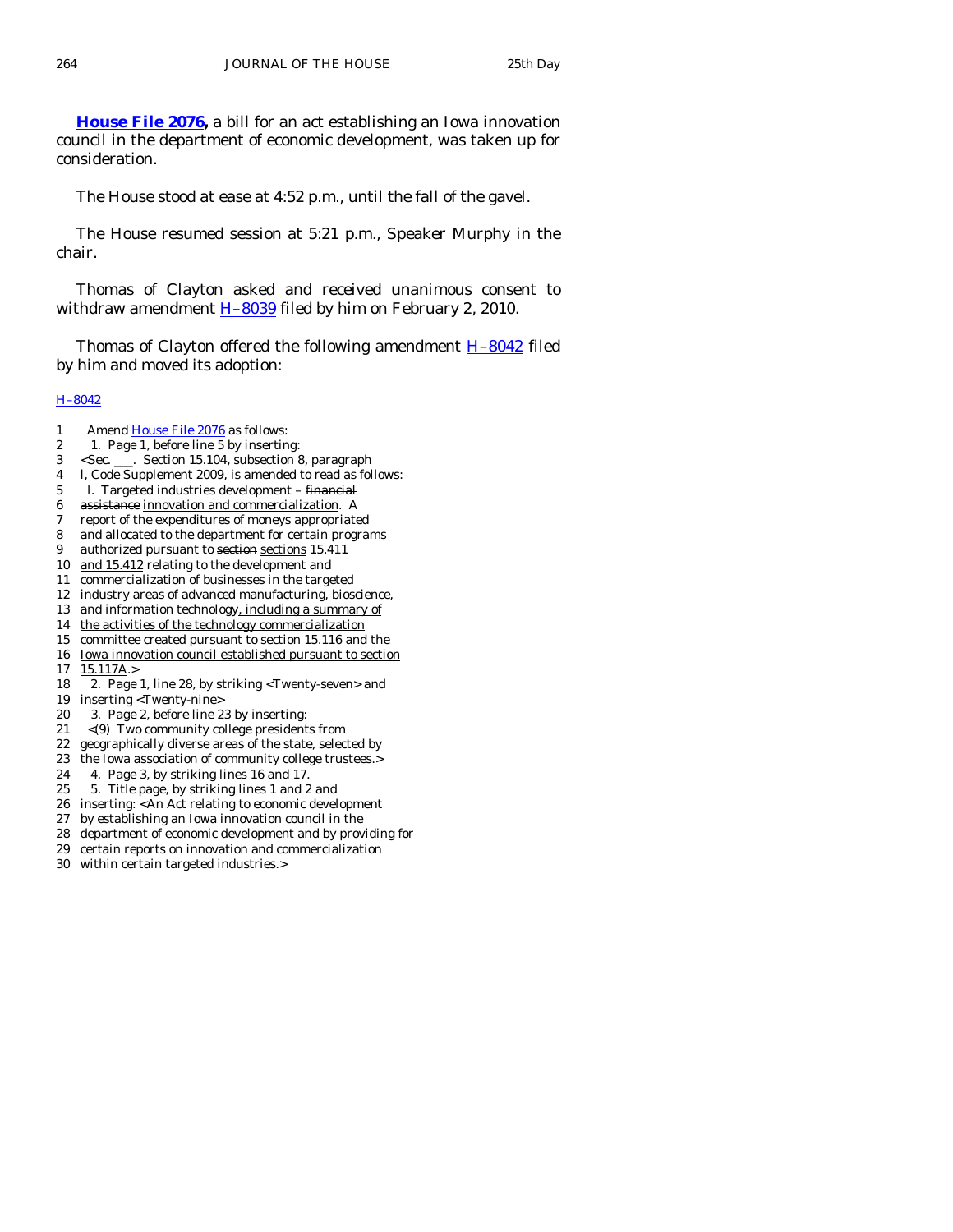#### 31 6. By renumbering and correcting internal

32 references as necessary.

Amendment **H-8042** was adopted.

 Thomas of Clayton moved that the bill be read a last time now and placed upon its passage which motion prevailed and the bill was read a last time.

# On the question "Shall the bill pass?" [\(H.F. 2076\)](http://coolice.legis.state.ia.us/Cool-ICE/default.asp?Category=billinfo&Service=Billbook&frame=1&GA=83&hbill=HF2076)

The ayes were, 100:

| Abdul-Samad             | Alons                           | Anderson   | Arnold           |  |
|-------------------------|---------------------------------|------------|------------------|--|
| Bailey                  | <b>Baudler</b><br>Bell<br>Beard |            |                  |  |
| Berry                   | Bukta                           | Burt       | Chambers         |  |
| Cohoon                  | Cownie                          | De Boef    | Deyoe            |  |
| Dolecheck               | Drake                           | Ficken     | Ford             |  |
| Forristall              | Frevert                         | Gaskill    | Gayman           |  |
| Grassley                | Hagenow                         | Hanson     | Heaton           |  |
| Heddens                 | Helland                         | Horbach    | Hunter           |  |
| Huseman                 | Huser                           | Isenhart   | Jacoby           |  |
| Kaufmann                | Kearns                          | Kelley     | Koester          |  |
| Kressig                 | Kuhn                            | Lensing    | Lukan            |  |
| Lykam                   | Marek                           | Mascher    | May              |  |
| McCarthy                | Mertz                           | Miller, H. | Miller, L.       |  |
| Oldson                  | Olson, D.                       | Olson, R.  | Olson, S.        |  |
| Olson, T.               | Palmer                          | Paulsen    | Petersen         |  |
| Pettengill              | Quirk                           | Raecker    | Rants            |  |
| Rayhons                 | Reasoner                        | Reichert   | Roberts          |  |
| Running-Marquardt Sands |                                 | Schueller  | Schulte          |  |
| <b>Schultz</b>          | Shomshor                        | Smith      | Soderberg        |  |
| Sorenson                | Steckman                        | Struyk     | Swaim            |  |
| Sweeney                 | Taylor                          | Thede      | Thomas           |  |
| <b>Tjepkes</b>          | Tymeson                         | Upmeyer    | Van Engelenhoven |  |
| Wagner                  | Watts                           | Wendt      | Wenthe           |  |
| Wessel-Kroeschell       | Whitead                         | Willems    | Winckler         |  |
| Windschitl              | Worthan                         | Zirkelbach | Mr. Speaker      |  |
|                         |                                 |            | Murphy           |  |
|                         |                                 |            |                  |  |

The nays were, none.

Absent or not voting, none.

 The bill having received a constitutional majority was declared to have passed the House and the title, as amended, was agreed to.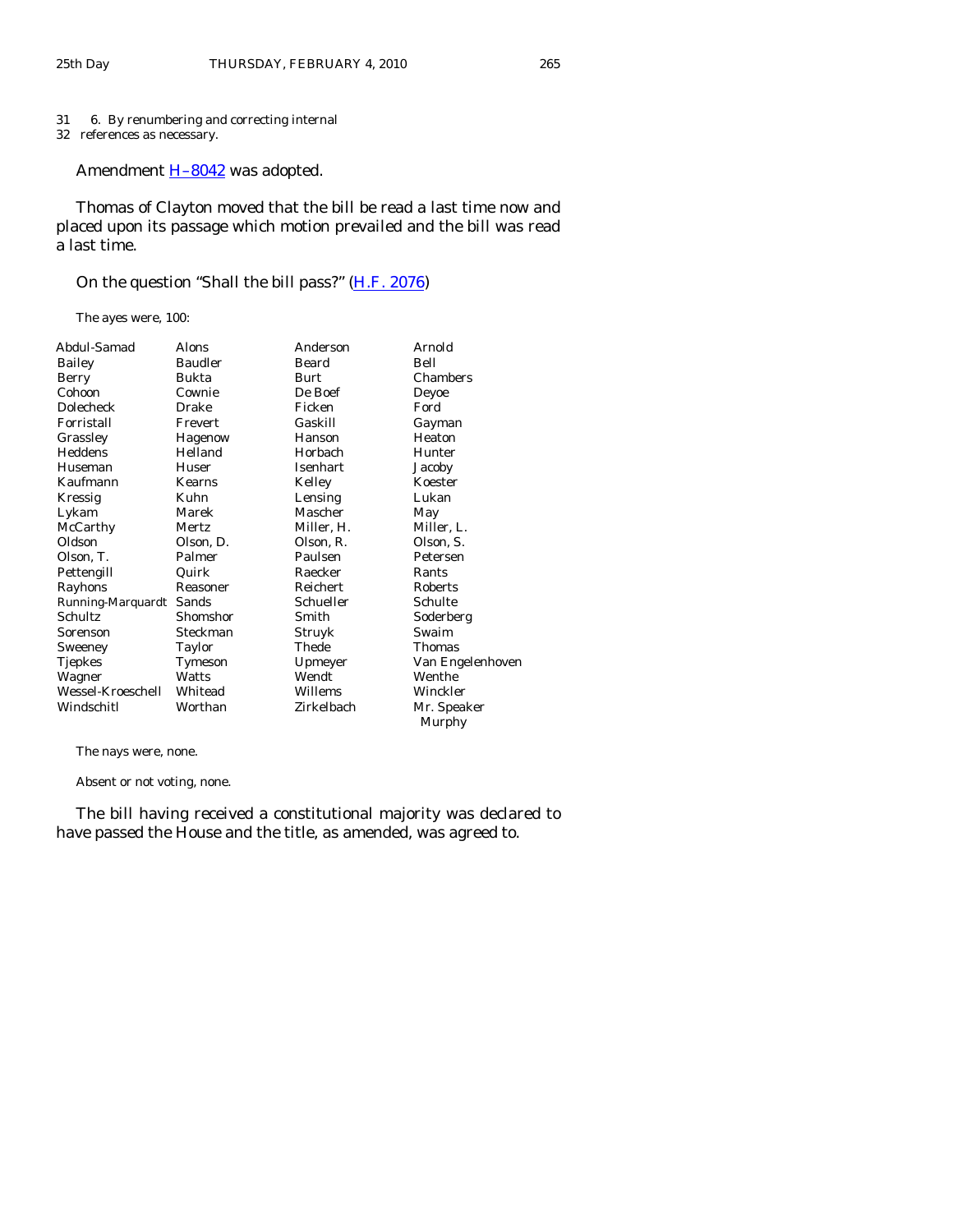# IMMEDIATE MESSAGES

 McCarthy of Polk asked and received unanimous consent that the following bills be immediately messaged to the Senate: **House Files 2076** and **2200.**

# [SENATE FILE 2138](http://coolice.legis.state.ia.us/Cool-ICE/default.asp?Category=billinfo&Service=Billbook&frame=1&GA=83&hbill=SF2138) REFERRED

The Speaker announced that **Senate File 2138**, previously referred to committee on **judiciary** was **passed on file**.

# [HOUSE FILE 2299](http://coolice.legis.state.ia.us/Cool-ICE/default.asp?Category=billinfo&Service=Billbook&frame=1&GA=83&hbill=HF2299) REREFERRED

The Speaker announced that **House File 2299**, previously referred to committee on **veterans affairs** was rereferred to committee on **judiciary**.

SUBCOMMITTEE ASSIGNMENTS

#### **[House Joint Resolution 2011](http://coolice.legis.state.ia.us/Cool-ICE/default.asp?Category=billinfo&Service=Billbook&frame=1&GA=83&hbill=HJR2011)**

Commerce: Petersen, Chair; T. Olson and Windschitl.

#### **[House File 430](http://coolice.legis.state.ia.us/Cool-ICE/default.asp?Category=billinfo&Service=Billbook&frame=1&GA=83&hbill=HF430) Reassigned**

Commerce: Zirkelbach, Chair; Petersen and Sorenson.

#### **[House File 2227](http://coolice.legis.state.ia.us/Cool-ICE/default.asp?Category=billinfo&Service=Billbook&frame=1&GA=83&hbill=HF2227)**

Commerce: T. Olson, Chair; Petersen and Windschitl.

#### **[House File 2228](http://coolice.legis.state.ia.us/Cool-ICE/default.asp?Category=billinfo&Service=Billbook&frame=1&GA=83&hbill=HF2228)**

Commerce: Reasoner, Chair; Rants and Shomshor.

#### **[House File 2232](http://coolice.legis.state.ia.us/Cool-ICE/default.asp?Category=billinfo&Service=Billbook&frame=1&GA=83&hbill=HF2232)**

Natural Resources: Lykam, Chair; May and Whitead.

#### **[House File 2235](http://coolice.legis.state.ia.us/Cool-ICE/default.asp?Category=billinfo&Service=Billbook&frame=1&GA=83&hbill=HF2235)**

Human Resources: Mascher, Chair; Heaton and Hunter.

## **[House File 2236](http://coolice.legis.state.ia.us/Cool-ICE/default.asp?Category=billinfo&Service=Billbook&frame=1&GA=83&hbill=HF2236)**

Transportation: Quirk, Chair; Kelley and Worthan.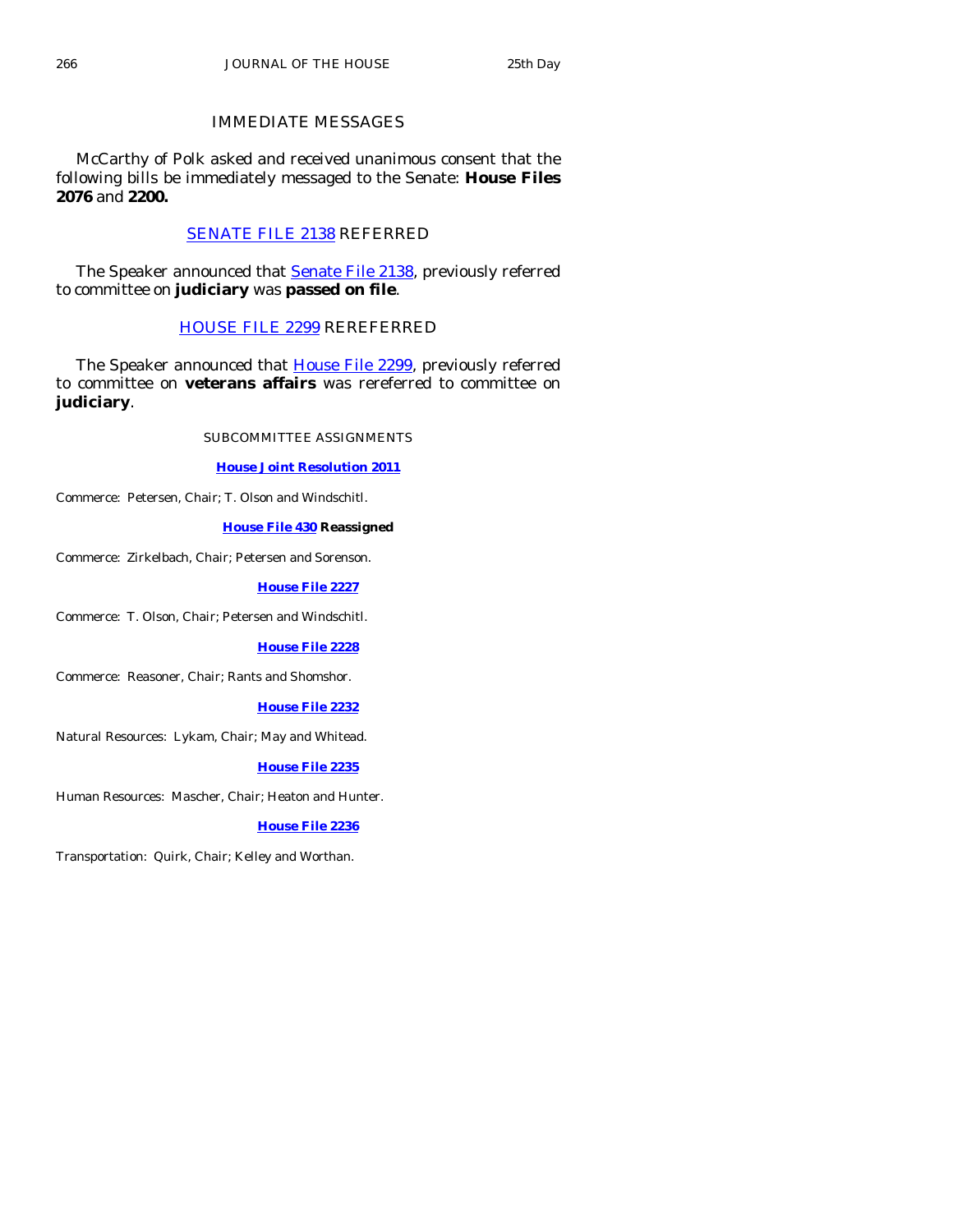#### **[House File 2238](http://coolice.legis.state.ia.us/Cool-ICE/default.asp?Category=billinfo&Service=Billbook&frame=1&GA=83&hbill=HF2238)**

Natural Resources: Hanson, Chair; Ficken and Huseman.

#### **[House File 2239](http://coolice.legis.state.ia.us/Cool-ICE/default.asp?Category=billinfo&Service=Billbook&frame=1&GA=83&hbill=HF2239)**

Natural Resources: Beard, Chair; Sweeney and Thede.

#### **[House File 2242](http://coolice.legis.state.ia.us/Cool-ICE/default.asp?Category=billinfo&Service=Billbook&frame=1&GA=83&hbill=HF2242)**

Transportation: May, Chair; Quirk and Wenthe.

#### **[House File 2243](http://coolice.legis.state.ia.us/Cool-ICE/default.asp?Category=billinfo&Service=Billbook&frame=1&GA=83&hbill=HF2243)**

Transportation: Hanson, Chair; Abdul-Samad and Arnold.

#### **[House File 2244](http://coolice.legis.state.ia.us/Cool-ICE/default.asp?Category=billinfo&Service=Billbook&frame=1&GA=83&hbill=HF2244)**

Education: Cohoon, Chair; Dolecheck and Thede.

#### **[House File 2245](http://coolice.legis.state.ia.us/Cool-ICE/default.asp?Category=billinfo&Service=Billbook&frame=1&GA=83&hbill=HF2245)**

Commerce: T. Olson, Chair; Petersen and Pettengill.

#### **[House File 2247](http://coolice.legis.state.ia.us/Cool-ICE/default.asp?Category=billinfo&Service=Billbook&frame=1&GA=83&hbill=HF2247)**

Education: Mascher, Chair; Cohoon and Sweeney.

# **[House File 2250](http://coolice.legis.state.ia.us/Cool-ICE/default.asp?Category=billinfo&Service=Billbook&frame=1&GA=83&hbill=HF2250)**

Human Resources: Mascher, Chair; Baudler and Hunter.

#### **[House File 2254](http://coolice.legis.state.ia.us/Cool-ICE/default.asp?Category=billinfo&Service=Billbook&frame=1&GA=83&hbill=HF2254)**

Education: Wendt, Chair; Ficken and Tymeson.

# **[House File 2255](http://coolice.legis.state.ia.us/Cool-ICE/default.asp?Category=billinfo&Service=Billbook&frame=1&GA=83&hbill=HF2255)**

Public Safety: R. Olson, Chair; Baudler, Burt, Lykam and Worthan.

#### **[House File 2257](http://coolice.legis.state.ia.us/Cool-ICE/default.asp?Category=billinfo&Service=Billbook&frame=1&GA=83&hbill=HF2257)**

Public Safety: Kuhn, Chair; Lykam and Sands.

#### **[House File 2259](http://coolice.legis.state.ia.us/Cool-ICE/default.asp?Category=billinfo&Service=Billbook&frame=1&GA=83&hbill=HF2259)**

Human Resources: Mascher, Chair; Hunter and L. Miller.

#### **[House File 2260](http://coolice.legis.state.ia.us/Cool-ICE/default.asp?Category=billinfo&Service=Billbook&frame=1&GA=83&hbill=HF2260)**

Human Resources: Mascher, Chair; Hunter and Soderberg.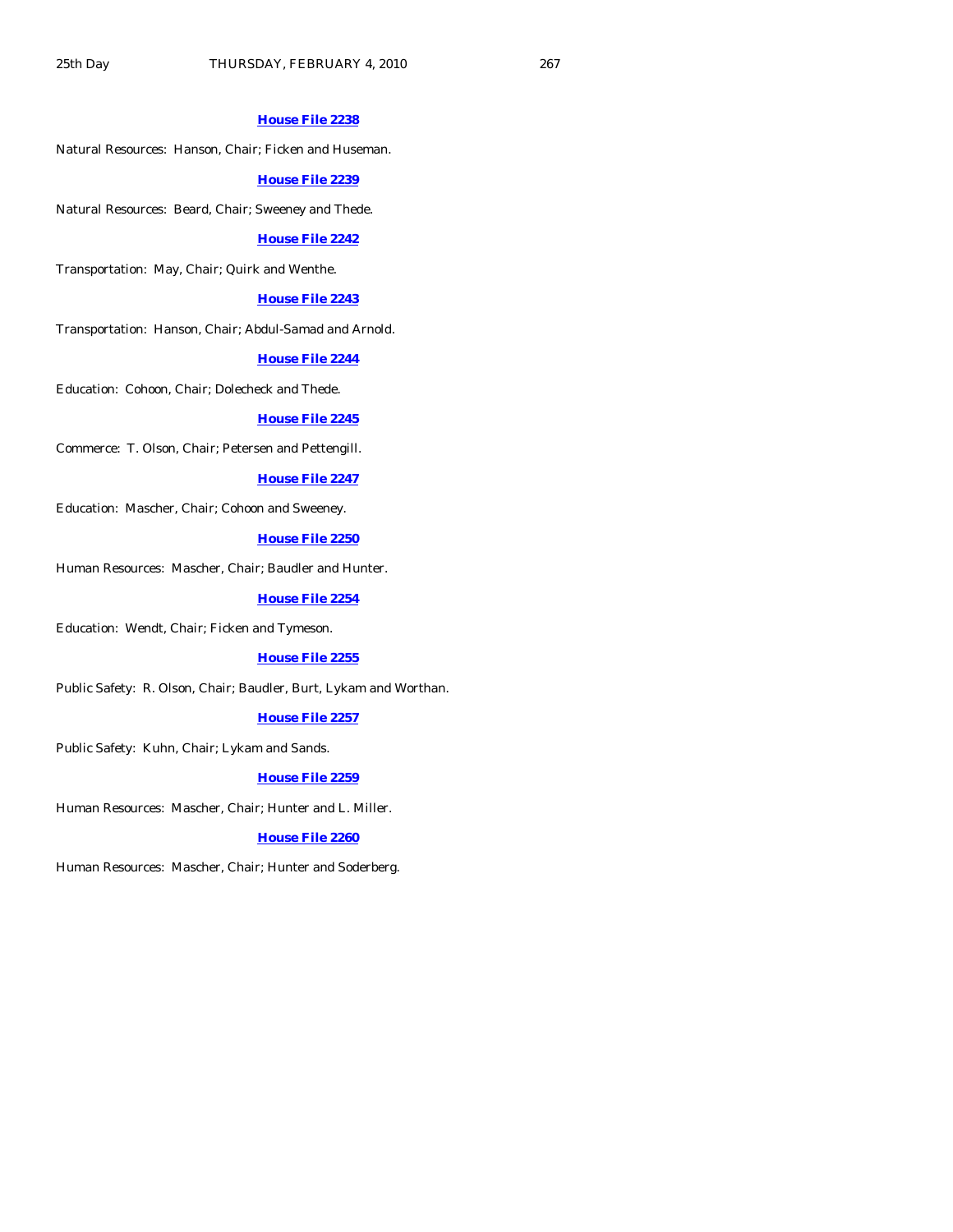#### **[House File 2261](http://coolice.legis.state.ia.us/Cool-ICE/default.asp?Category=billinfo&Service=Billbook&frame=1&GA=83&hbill=HF2261)**

Education: Cohoon, Chair; Koester and Palmer.

## **[House File 2263](http://coolice.legis.state.ia.us/Cool-ICE/default.asp?Category=billinfo&Service=Billbook&frame=1&GA=83&hbill=HF2263)**

Human Resources: Mascher, Chair; Forristall and Hunter.

# **[House File 2264](http://coolice.legis.state.ia.us/Cool-ICE/default.asp?Category=billinfo&Service=Billbook&frame=1&GA=83&hbill=HF2264)**

Human Resources: Abdul-Samad, Chair; L. Miller and Smith.

#### **[House File 2266](http://coolice.legis.state.ia.us/Cool-ICE/default.asp?Category=billinfo&Service=Billbook&frame=1&GA=83&hbill=HF2266)**

Commerce: Petersen, Chair; Jacoby and Soderberg.

#### **[House File 2267](http://coolice.legis.state.ia.us/Cool-ICE/default.asp?Category=billinfo&Service=Billbook&frame=1&GA=83&hbill=HF2267)**

Public Safety: Burt, Chair; Lykam and S. Olson.

#### **[House File 2268](http://coolice.legis.state.ia.us/Cool-ICE/default.asp?Category=billinfo&Service=Billbook&frame=1&GA=83&hbill=HF2268)**

Education: Cohoon, Chair; Raecker and Wendt.

# **[House File 2269](http://coolice.legis.state.ia.us/Cool-ICE/default.asp?Category=billinfo&Service=Billbook&frame=1&GA=83&hbill=HF2269)**

Education: Mascher, Chair; Thede and Tymeson.

# **[House File 2270](http://coolice.legis.state.ia.us/Cool-ICE/default.asp?Category=billinfo&Service=Billbook&frame=1&GA=83&hbill=HF2270)**

Education: Cohoon, Chair; May and Wendt.

#### **[House File 2271](http://coolice.legis.state.ia.us/Cool-ICE/default.asp?Category=billinfo&Service=Billbook&frame=1&GA=83&hbill=HF2271)**

Education: Cohoon, Chair; May and Thede.

# **[House File 2272](http://coolice.legis.state.ia.us/Cool-ICE/default.asp?Category=billinfo&Service=Billbook&frame=1&GA=83&hbill=HF2272)**

Commerce: Shomshor, Chair; Helland and Petersen.

#### **[House File 2279](http://coolice.legis.state.ia.us/Cool-ICE/default.asp?Category=billinfo&Service=Billbook&frame=1&GA=83&hbill=HF2279)**

Commerce: D. Olson, Chair; Kressig and Sands.

# **[House File 2292](http://coolice.legis.state.ia.us/Cool-ICE/default.asp?Category=billinfo&Service=Billbook&frame=1&GA=83&hbill=HF2292)**

Commerce: Quirk, Chair; Kelley and Wagner.

#### **[Senate File 2075](http://coolice.legis.state.ia.us/Cool-ICE/default.asp?Category=billinfo&Service=Billbook&frame=1&GA=83&hbill=SF2075)**

Commerce: D. Olson, Chair; Helland and Kressig.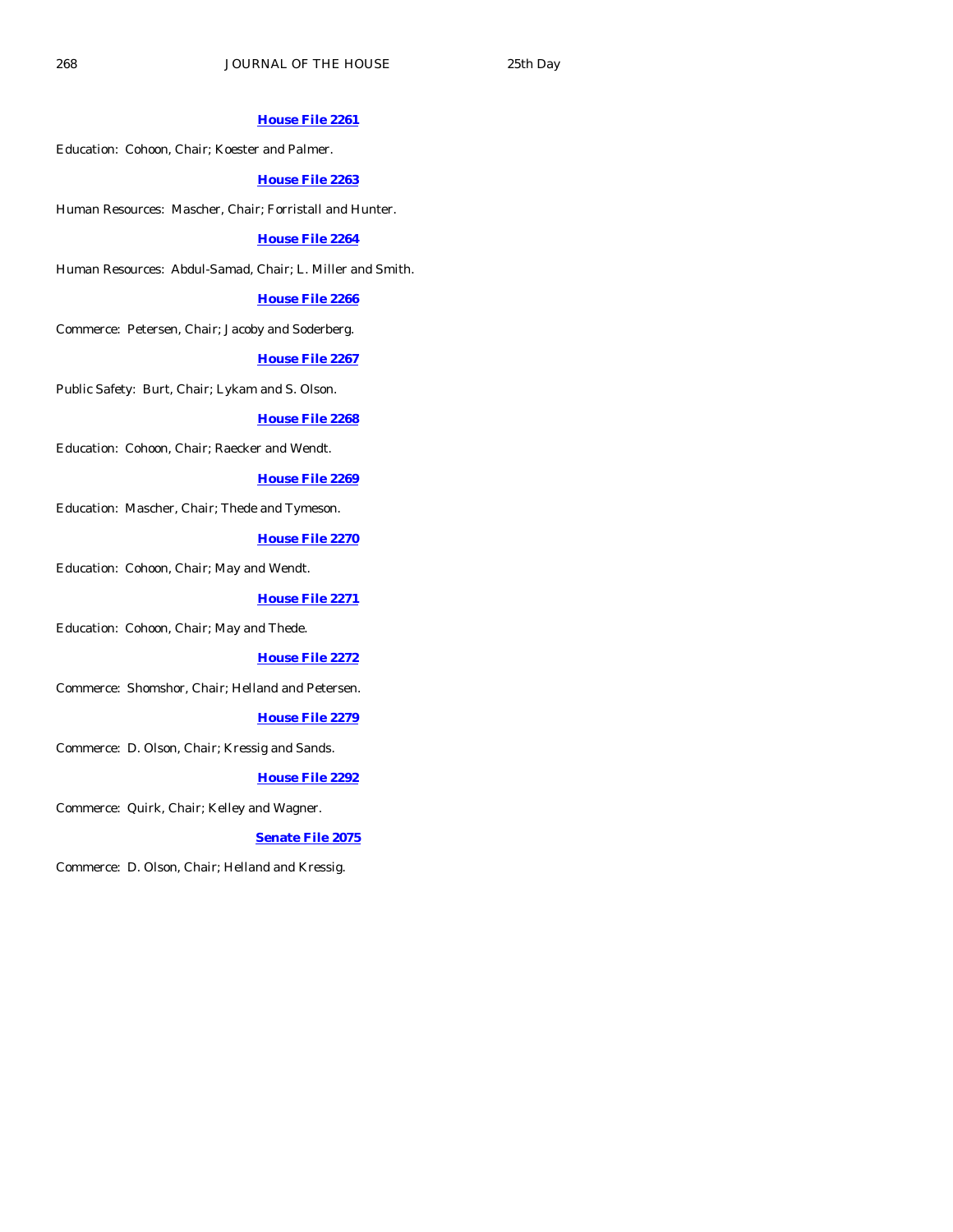#### HOUSE STUDY BILL SUBCOMMITTEE ASSIGNMENTS

#### **[House Study Bill 687](http://coolice.legis.state.ia.us/Cool-ICE/default.asp?Category=billinfo&Service=Billbook&frame=1&GA=83&hbill=HSB687)**

Commerce: Quirk, Chair; Reasoner and Windschitl.

#### **[House Study Bill 688](http://coolice.legis.state.ia.us/Cool-ICE/default.asp?Category=billinfo&Service=Billbook&frame=1&GA=83&hbill=HSB688)**

Agriculture: Wenthe, Chair; Reasoner and Worthan.

#### **[House Study Bill 690](http://coolice.legis.state.ia.us/Cool-ICE/default.asp?Category=billinfo&Service=Billbook&frame=1&GA=83&hbill=HSB690)**

Agriculture: Reasoner, Chair; Drake and Wenthe.

# **[House Study Bill 691](http://coolice.legis.state.ia.us/Cool-ICE/default.asp?Category=billinfo&Service=Billbook&frame=1&GA=83&hbill=HSB691)**

State Government: Taylor, Chair; Koester and Quirk.

# HOUSE STUDY BILL COMMITTEE ASSIGNMENTS

## **[H.S.B. 692](http://coolice.legis.state.ia.us/Cool-ICE/default.asp?Category=billinfo&Service=Billbook&frame=1&GA=83&hbill=HSB692) Judiciary**

Modifying sex offender registry provisions, and providing penalties.

# **[H.S.B. 693](http://coolice.legis.state.ia.us/Cool-ICE/default.asp?Category=billinfo&Service=Billbook&frame=1&GA=83&hbill=HSB693) Judiciary**

Relating to the service of notice requirements for landlords and tenants and the service of notice requirements in an action for forcible entry and detainer and including effective date provisions.

# **[H.S.B. 694](http://coolice.legis.state.ia.us/Cool-ICE/default.asp?Category=billinfo&Service=Billbook&frame=1&GA=83&hbill=HSB694) Judiciary**

Relating to nonsubstantive Code corrections and providing effective dates and for retroactive applicability.

## **[H.S.B. 695](http://coolice.legis.state.ia.us/Cool-ICE/default.asp?Category=billinfo&Service=Billbook&frame=1&GA=83&hbill=HSB695) Transportation**

Relating to the regulation of motor vehicles by the department of transportation, including clarification of the definition of businesstrade truck and requirements for the issuance of temporary persons with disabilities parking permits.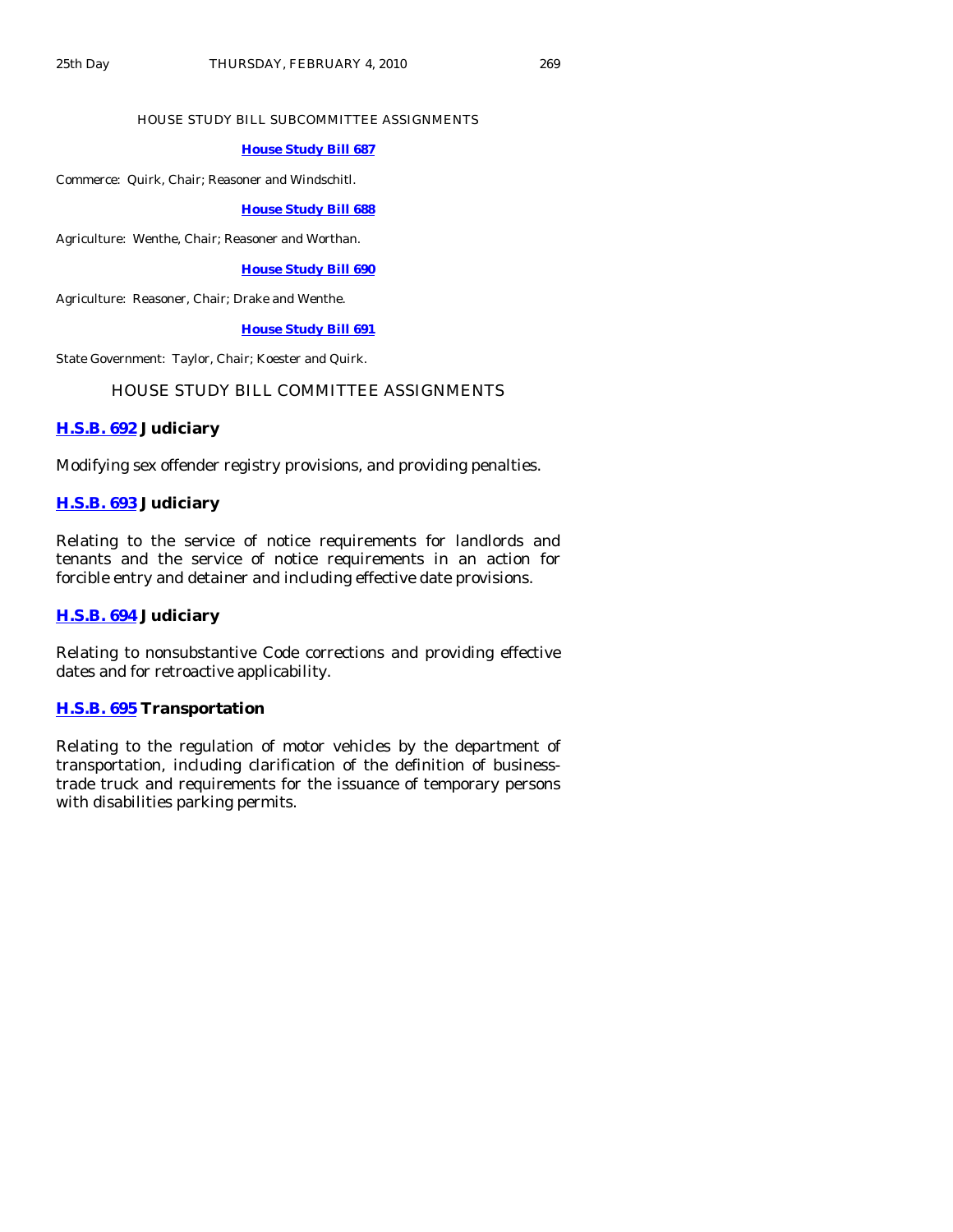# **[H.S.B. 696](http://coolice.legis.state.ia.us/Cool-ICE/default.asp?Category=billinfo&Service=Billbook&frame=1&GA=83&hbill=HSB696) Agriculture**

Concerning gambling and horse racing, by providing for pari-mutuel wagering, purse agreements for races of standardbred horses at county fairs, and county gambling elections, and including effective date and retroactive applicability provisions.

# **[H.S.B. 697](http://coolice.legis.state.ia.us/Cool-ICE/default.asp?Category=billinfo&Service=Billbook&frame=1&GA=83&hbill=HSB697) Commerce**

Relating to the Iowa life and health insurance guaranty association regarding coverage, benefits, duties, powers, rights, the operation of the Iowa life and health insurance guaranty association, and the coordination of coverage and benefits with those of similar associations of other states, and to the Iowa insurance guaranty association with respect to covered claims, benefits, limitations, duties, and powers of the Iowa insurance guaranty association, and coordination and cooperation by it with similar associations of other states.

# **[H.S.B. 698](http://coolice.legis.state.ia.us/Cool-ICE/default.asp?Category=billinfo&Service=Billbook&frame=1&GA=83&hbill=HSB698) Local Government**

Relating to the review and approval of proposed subdivisions by a city.

# **[H.S.B. 699](http://coolice.legis.state.ia.us/Cool-ICE/default.asp?Category=billinfo&Service=Billbook&frame=1&GA=83&hbill=HSB699) Labor**

Requiring that prevailing wage rates by locality be paid to persons working on public improvements for public bodies, unless by public resolution a political subdivision of the state chooses not to utilize the prevailing wage rate for a public improvement project, providing penalties, and including effective date and applicability provisions.

# **[H.S.B. 700](http://coolice.legis.state.ia.us/Cool-ICE/default.asp?Category=billinfo&Service=Billbook&frame=1&GA=83&hbill=HSB700) Natural Resources**

Creating a natural resources and outdoor recreation trust fund to implement a proposed amendment to the Constitution of the State of Iowa, and providing for contingent implementation.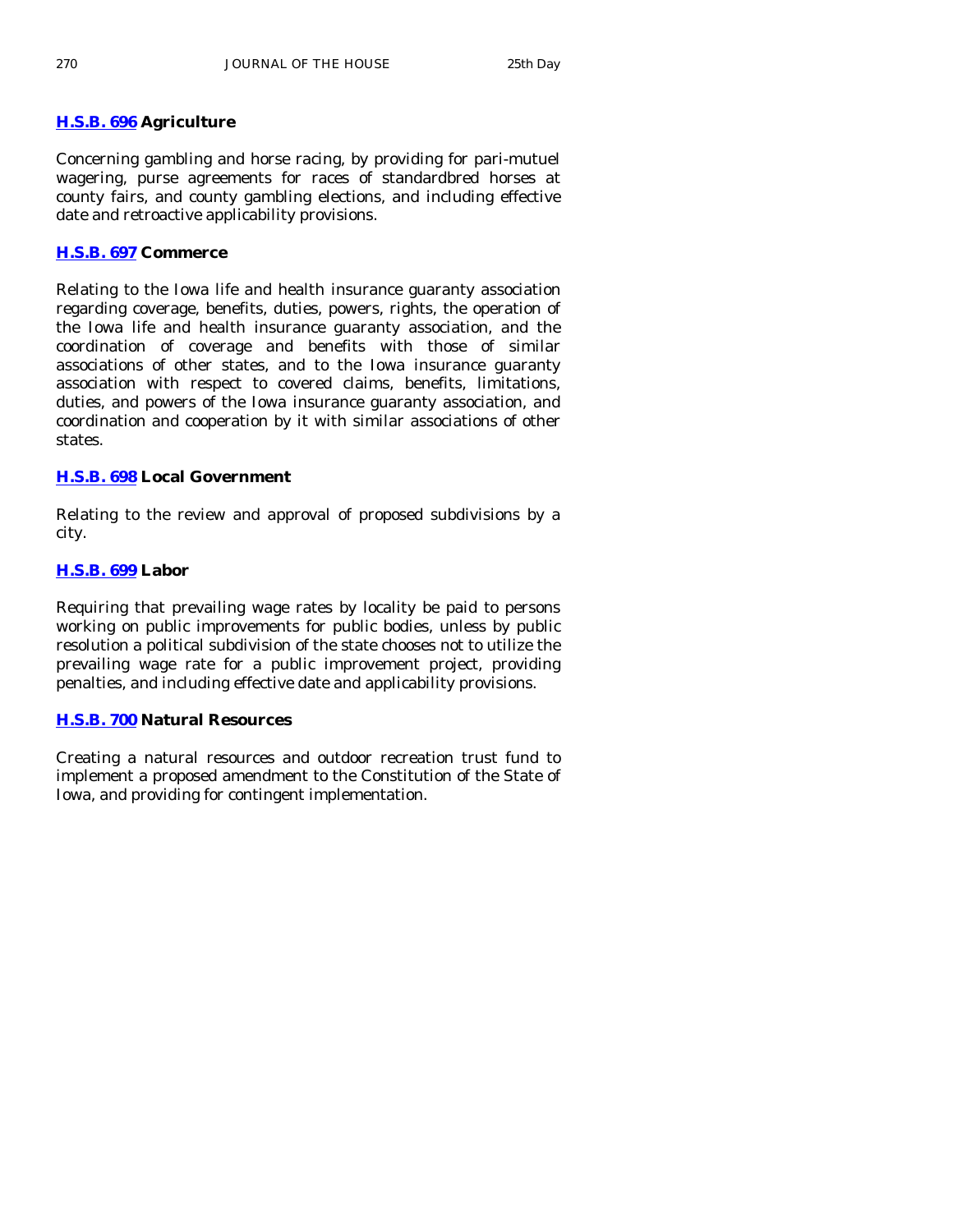# **[H.S.B. 701](http://coolice.legis.state.ia.us/Cool-ICE/default.asp?Category=billinfo&Service=Billbook&frame=1&GA=83&hbill=HSB701) Commerce**

Relating to prescription drug costs, purchasing, and other practices, and making penalties applicable.

#### **[H.S.B. 702](http://coolice.legis.state.ia.us/Cool-ICE/default.asp?Category=billinfo&Service=Billbook&frame=1&GA=83&hbill=HSB702) Labor**

Concerning public employee collective bargaining, including provisions allowing reasonable reimbursement for employee organization services provided to certain executive branch employees, and including applicability provisions.

# **[H.S.B. 703](http://coolice.legis.state.ia.us/Cool-ICE/default.asp?Category=billinfo&Service=Billbook&frame=1&GA=83&hbill=HSB703) Environmental Protection**

Providing for the application of pesticides by commercial applicators using an aircraft, providing penalties, and including effective date provisions.

# COMMITTEE RECOMMENDATIONS

 MR. SPEAKER: The Chief Clerk of the House respectfully reports that the following committee recommendations have been received and are on file in the office of the Chief Clerk.

# MARK W. BRANDSGARD Chief Clerk of the House

#### COMMITTEE ON AGRICULTURE

**[Senate File 404,](http://coolice.legis.state.ia.us/Cool-ICE/default.asp?Category=billinfo&Service=Billbook&frame=1&GA=83&hbill=SF404)** a bill for an act establishing a local food and farm task force, providing for a local food and farm plan, and providing for an effective date.

Fiscal Note is not required.

Recommended **Amend and Do Pass with amendment [H–8044](http://coolice.legis.state.ia.us/Cool-ICE/default.asp?Category=billinfo&Service=Billbook&frame=1&GA=83&hbill=H8044)** February 3, 2010.

#### COMMITTEE ON ECONOMIC GROWTH

 **Committee Bill** (Formerly [House File 2082\)](http://coolice.legis.state.ia.us/Cool-ICE/default.asp?Category=billinfo&Service=Billbook&frame=1&GA=83&hbill=HF2082), providing for a tax credit against the individual and corporate income taxes, the franchise tax, insurance premiums tax, and the moneys and credits tax for a charitable contribution to certain institutions engaged in regenerative medicine research and including a retroactive applicability date provision.

Fiscal Note is not required.

Recommended **Amend and Do Pass** February 3, 2010.